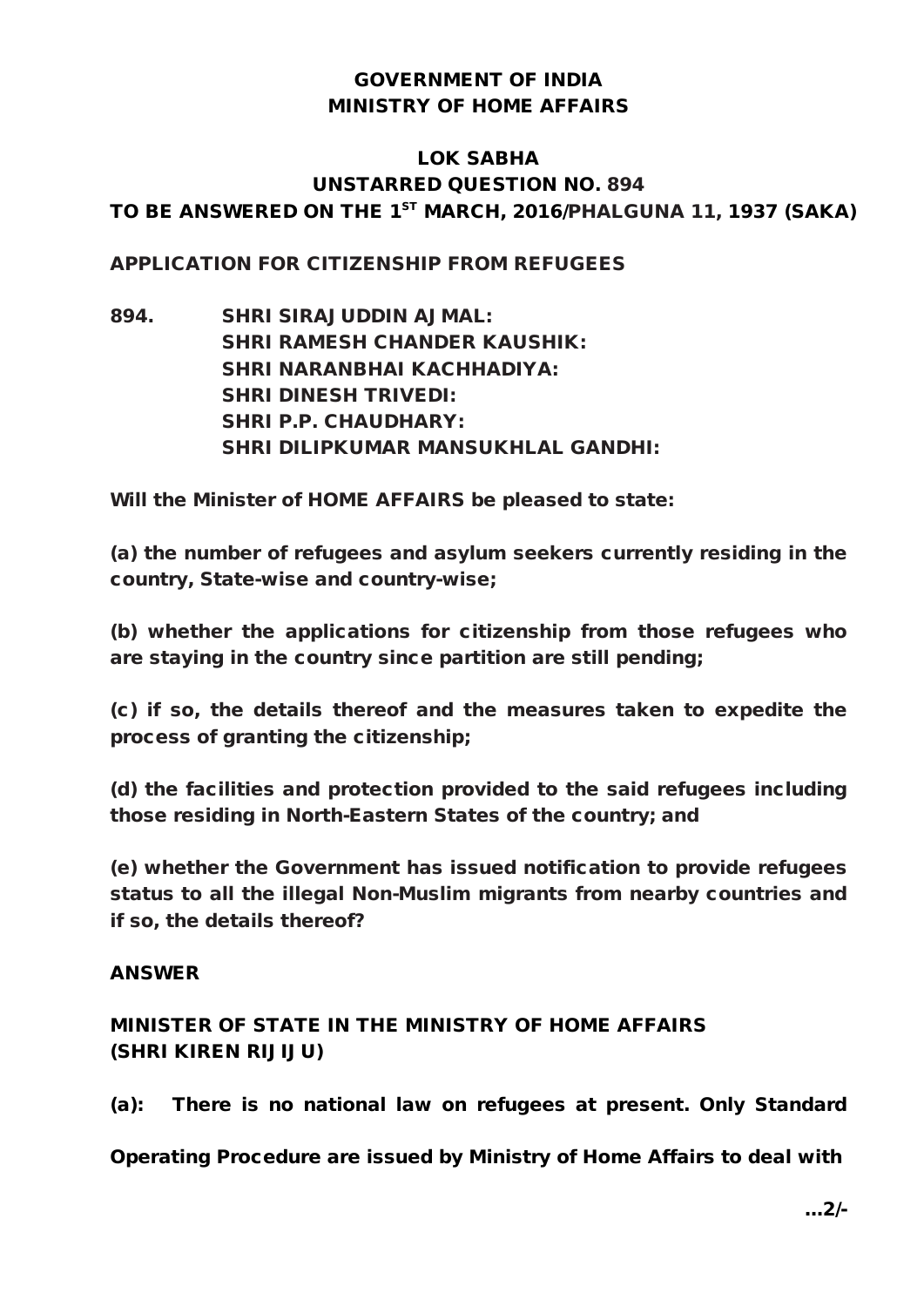foreign nationals in India, who claim to be refugees. Available Statewise and country-wise statistics of stateless persons who claim to be refugees in India as on 31.12.2014 on the basis of inputs received from State Governments is enclosed at Annexure-I.

-2-

(b) & (c): Indian Citizenship is granted under the provisions of Citizenship Act, 1955 and the rules made thereunder and there is no separate provision to grant Indian Citizenship to any refugees.

(d): Long Term Visas are granted to such foreigners based on existing guidelines after due security verification etc. which permits them for facilities at par with other foreigners such as – employment in the private sector, undertake studies in any academic institution etc.

(e): Notifications F.No. 25022/50/2015-F.I dated 07.09.2015 under Passport (Entry into India) Act, 1920 and Foreigners Act, 1946 have been issued by this Ministry to regularize the entry and stay of persons belonging to minority communities in Bangladesh and Pakistan, namely; Hindus, Sikhs, Buddhists, Jains, Parsis and Christians who were compelled to seek shelter in India due to religious persecution or fear of religious persecution and entered into India on or before the 31<sup>st</sup> December. 2014.

\*\*\*\*\*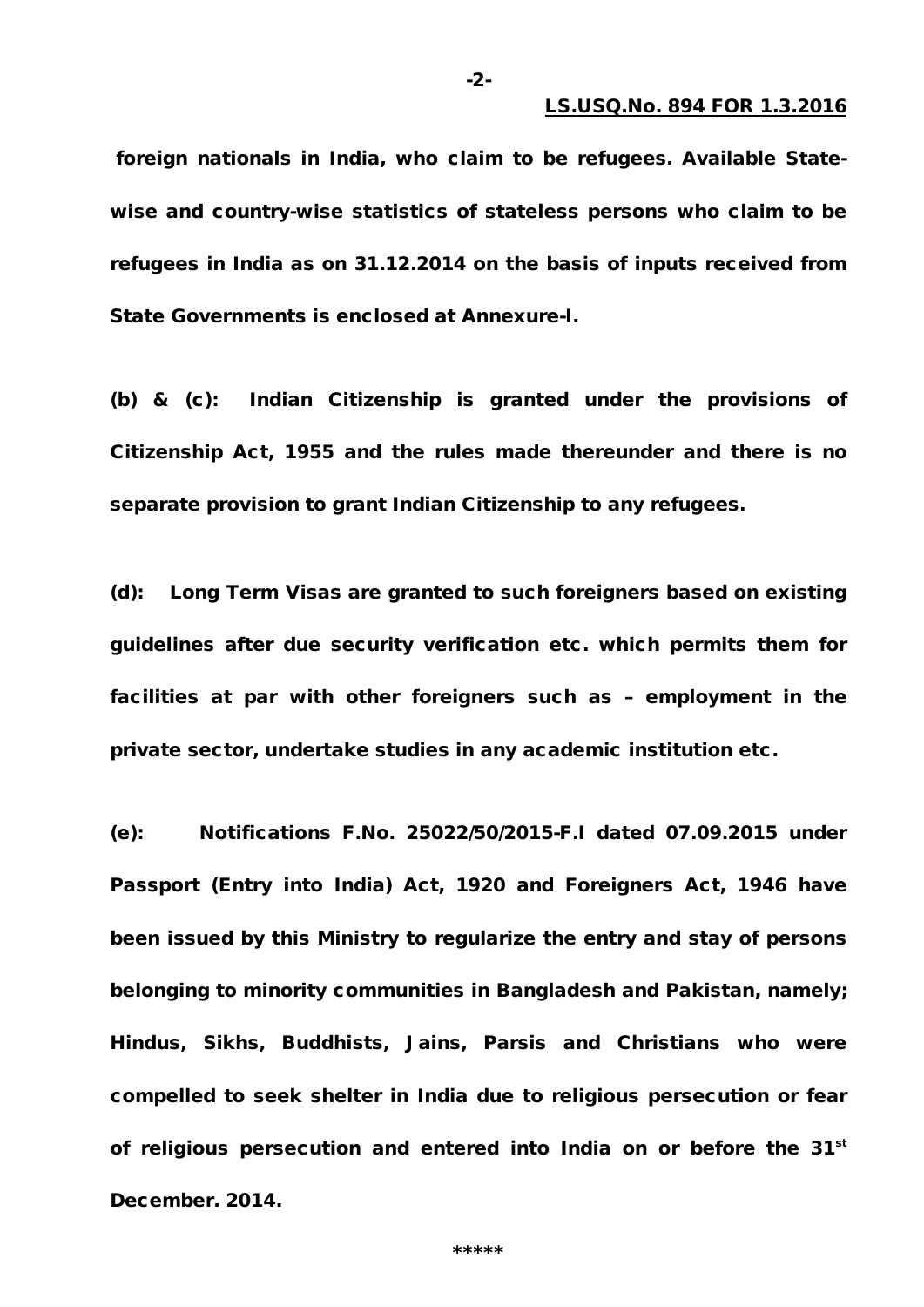# State-wise statistics of Stateless persons in India as on 31.12.2014

| <b>Andaman Nicobar</b> | 43     |
|------------------------|--------|
| <b>Andhra Pradesh</b>  | 358    |
| <b>Assam</b>           | 13     |
| <b>Bihar</b>           | 97     |
| Chandigarh             | 1      |
| Chhattisgarh           | 62890  |
| Daman & Diu            | 2      |
| <b>Delhi</b>           | 10161  |
| Goa                    | 3      |
| Gujarat                | 22     |
| <b>Haryana</b>         | 1118   |
| Jammu & Kashmir        | 10538  |
| <b>Jharkhand</b>       | 14     |
| <b>Karnataka</b>       | 34348  |
| <b>Kerala</b>          | 12     |
| <b>Maharashtra</b>     | 47663  |
| Odhisha                | 1877   |
| <b>Puducherry</b>      | 24     |
| Punjab                 | 102    |
| Rajasthan              | 3060   |
| <b>Sikkim</b>          | 2148   |
| <b>Tamil Nadu</b>      | 102478 |
| <b>Telangana</b>       | 210    |
| <b>Uttar Pradesh</b>   | 423    |
| <b>Uttarakhand</b>     | 11768  |
| <b>West Bengal</b>     | 21     |
| <b>Total</b>           | 289394 |